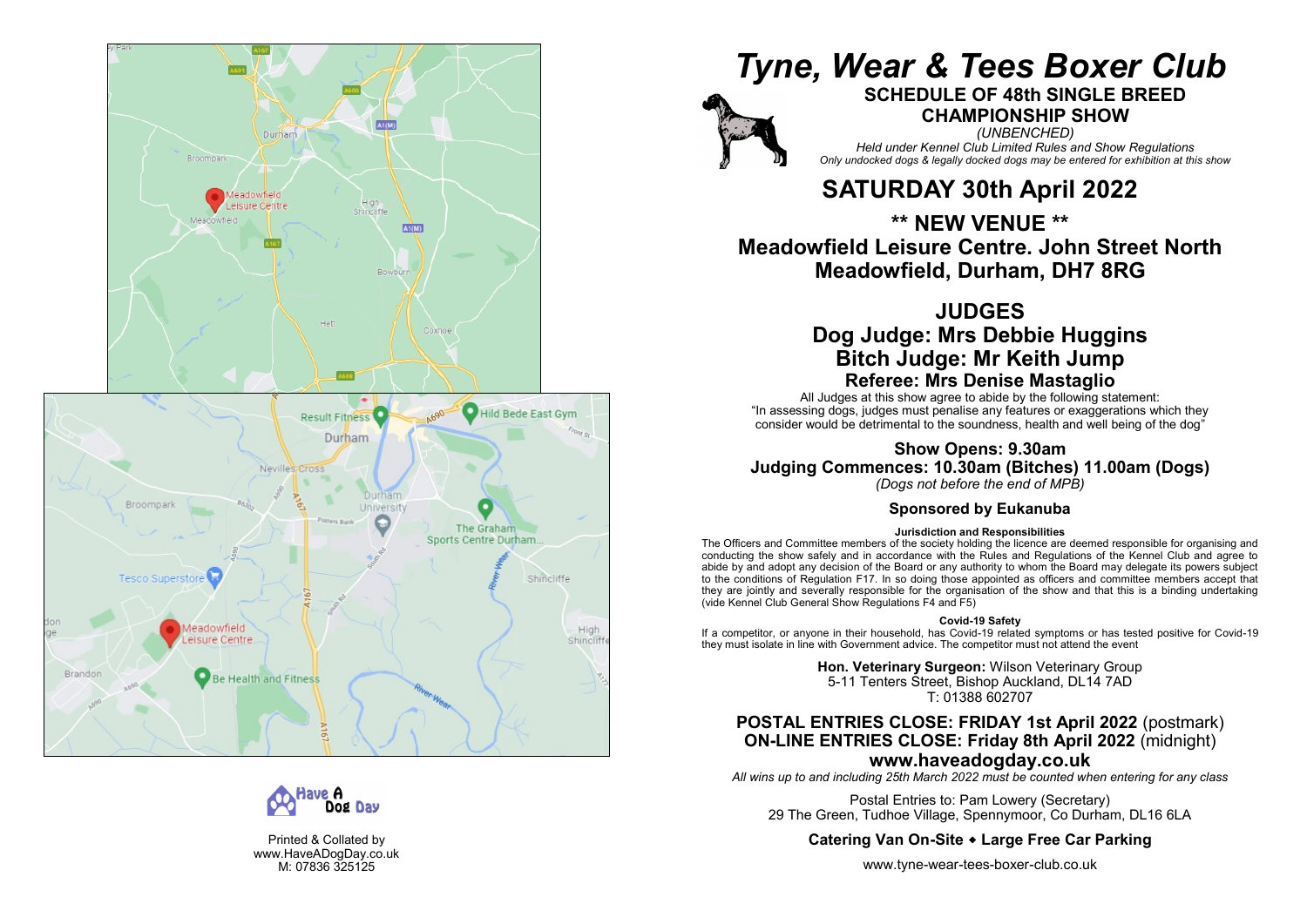### **TYNE, WEAR & TEES BOXER CLUB**

### **OFFICERS**

President: Mrs S Butters Vice President: Mrs D Mastaglio Chairman: Mr S Copeland Vice Chairman: Mrs M Richardson Hon Secretary: Mrs P Lowery Hon Treasurer: Mr I Basnett Show Manager: Stewart Copeland Covid Safety Officer: Denise Mastaglio

### **COMMITTEE**

Mesdames: E Tarbett Messrs: S Martin, P Singer, W Patterson

### **ENTRY FEES**

| <b>Members</b>            | First Entry £13.00 / Dog (1st to 3rd Dogs)<br>First Entry £2.50 / Dog (4th Dog plus) |
|---------------------------|--------------------------------------------------------------------------------------|
| Non-Members               | First Entry £16.00 / Dog (1st to 3rd Dogs)<br>First Entry £5.00 / Dog (4th Dog plus) |
| <b>Subsequent Entries</b> | Same Dog £2.50                                                                       |
| Veteran                   | £2.50 per Dog                                                                        |
| NFC/Puppy Walk            | £2.00 per Dog                                                                        |
| Catalogue                 | £2.00 Pre-Paid                                                                       |
|                           | (£3.00 on the day - limited amount)                                                  |
| Membership                | Single £5.00 Joint £7.00                                                             |
| Advertising               | Full Page £12.00 Half Page £8.00                                                     |
| <b>Postal Entry</b>       | Admin Charge 50p/Entry (Bank Fees)                                                   |

*Boxer Rescue donations welcomed and will be acknowledged*

# **ROSETTES**

### First in all classes

Best in Show, Reserve Best in Show, Best Puppy in Show Dog CC, Bitch CC, Reserve Dog CC, Reserve Bitch CC Best Veteran kindly donated by Doreen Greaves (Barbarossa) In memory of Barbarossa Matador Magic (Marty) *Best Veteran from the Veteran classes only*

# **CLUB CUPS & TROPHIES**

*(Will be on offer to members only)* Best in Show, Reserve Best in Show, Best Puppy in Show Best Veteran in Show and Best Minor Puppy in Show

# **DONATIONS TO RAFFLE WELCOME**

### **REGULATIONS FOR THE PREPARATION OF DOGS FOR EXHIBITION F3**

1 These regulations must be observed when a dog is prepared for exhibition and/or exhibited at any Kennel Club Licensed event. Objections may be referred to the General Committee for disciplinary action under these Show Regulations and/or disciplinary action under Kennel Club Rule A11.

(a) a dog found to have been exhibited in breach of these Regulations will automatically be disqualified from exhibition at the show and from any award gained thereat.

(b) Unless the exhibitor provides a satisfactory explanation for the dog being exhibited in breach of these Regulations then he/she may be subject to further penalties of either a fine or as listed under Rule A11.

2 (a) No substance which alters the natural colour, texture or body of the coat may be present in the dog's coat for any purpose at any time during the show. No substance which alters the natural colour of any external part of the dog may be present on the dog for any purpose at any time during the show.

(b) Any other substance (other than water) which may be used in the preparation of a dog for exhibition must not be allowed to remain in the coat at the time of exhibition.

3 No act or operation which alters the natural conformation of a dog or any part thereof may be performed except:

(a) Operations certified to the satisfaction of the General Committee.

(b) The removal of dew claws of any breed.

 $(c)$  Operations to prevent breeding provided that such operations are notified to the Kennel Club before neutered dogs are shown.

Nor must anything be done calculated in the opinion of the General Committee to deceive.

- 4 The General Committee without previous notice may order an examination of any dog or dogs at any show. Any examination thus ordered will be made by a person having executive authority who shall have a written directive from the KC in their possession. Samples may be taken for further examination and analysis.
- 5 An individual has the right to lodge an objection to a dog only if he/she is the owner or handler of a dog competing in the same breed or class. An objection may however, be lodged by an official of the show or any anyone so deputed by the Kennel Club. It will be the responsibility of the individual who lodges the objection or the official (as appropriate) to substantiate the grounds for the objection. The Kennel Club will substantiate the grounds for an objection made on its behalf.
- 6 Any objection by an individual related to an infringement of these Regulations must be made in writing to the Show Secretary at his/her office before the close of the Show & the individual must produce evidence of identity at the time of lodging the complaint.

The attention of exhibitors is drawn to the fact that any advertisement for a coat preparation or shampoo or similar either in the Schedule or Catalogue does not imply that the use of such a preparation may not contravene Kennel Club Regulations for the Preparation of dogs for Exhibition F. This also applies to any coat preparation or shampoo or similar on sale at the Show. The attention of exhibitors is directed to the Declaration they are required to sign on the entry form.

Right to Refuse Entries: Exhibitors/Competitors are reminded that show societies have the right under Kennel Club Regulation to refuse any entry.

### **Security at Shows**

In light of recent events the Kennel Club would like to issue a reminder to all Societies of the importance of security at dog shows. The Kennel Club understands that due to the nature of dog shows and the quantity of paraphernalia exhibitors bring it would be extremely difficult for show organisers to take on the issue of security alone, therefore we would reiterate the advice being given by the Police and security services, that everyone in the UK should remain vigilant and this applies to those organising and taking part in dog shows.

The importance of exhibitors feeling that they and their dogs are safe when attending a show cannot be underestimated. We would therefore remind you of the importance of the need for show organisers and exhibitors to remain mindful of potential dangers and that all visitors generally need to be vigilant and alert.

Furthermore the society should provide robust notification informing exhibitors of where to report to should they see anything suspicious or of concern, and of the evacuation procedures in place.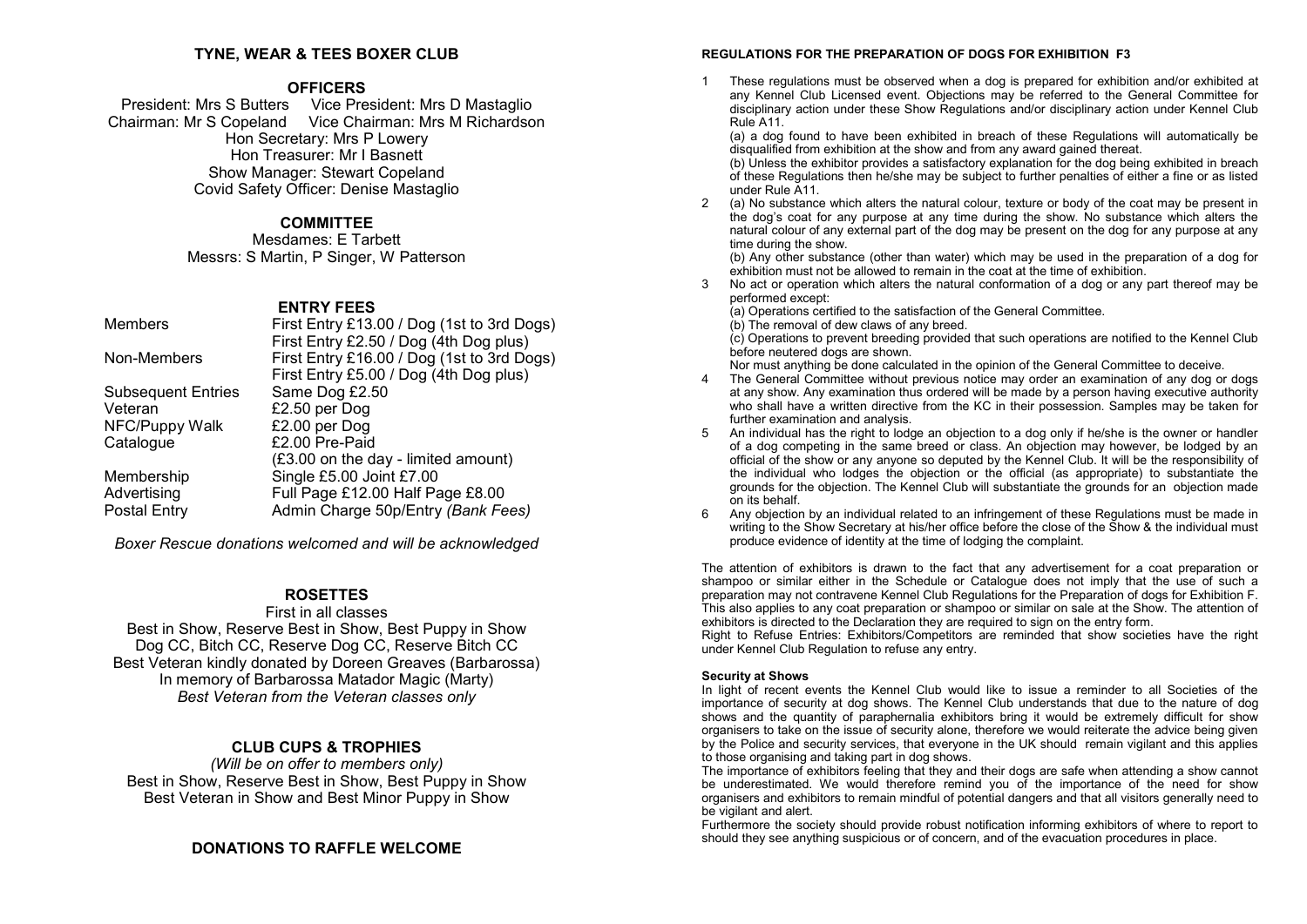### **DEFINITIONS OF CLASSES**

In the following definitions, a Challenge Certificate includes any Show award that counts towards the title of Champion under the Rules of any governing body recognised by the Kennel Club.

Wins at Championship Shows in breed classes where Challenge Certificates are not on offer shall be counted as wins at Open Shows.

In the case of a dog owned in partnership and entered in Members' classes or competing for Members' Specials each partner must at the time of entry be a member of the Society.

In estimating the number of awards won, all wins up to and including the seventh day before the date of closing of postal entries shall be counted when entering for any class i.e. **25th March 2022**

Wins in Variety classes do not count for entry in Breed classes but when entering in Variety classes, wins in both Breed and Variety classes must be counted. First prizes awarded in any classes defined as Special do not count towards eligibility.

If an exhibitor reports before the judging of a class or classes that a dog has been entered which is ineligible, the exhibitor may choose one of the following options:

(1) Withdrawal

The dog may be withdrawn from competition subject to the conditions of Regulation F(1)19.

- (2) Transfer
	- a. If a dog is ineligible for a class or classes as regards its colour, sex, weight or height the Show Secretary shall transfer it to the equivalent class or classes for the correct colour, sex, weight or height and, in the event of there being no equivalent class, Minor Puppy and Puppy excepted to the Open class for the correct colour, sex, weight or height.
	- b. For an exhibit entered incorrectly in a Minor Puppy Class, Puppy Class or Junior Class, which is over age but under twelve calendar months of age, eighteen calendar months of age or 24 calendar months of age respectively, the Show Secretary shall transfer the exhibit to the Puppy Class, Junior Class or Yearling Class respectively for the correct colour, sex, weight or height and in the event of there being no Puppy, Junior or Yearling Class to the Open Class for the correct colour, sex, weight or height.
	- c. For any reason other than the above, the Show Secretary shall transfer It to the Open Class for the correct colour, sex, weight or height.
	- d. If an exhibit arrives late and misses a class, even if it is the only class in which the dog is entered, the dog may not be transferred to any other class.

**MINOR PUPPY** For dogs of six and not exceeding nine calendar months of age on the first day of the Show.

**PUPPY** For dogs of six and not exceeding twelve calendar months of age on the first day of the show.

**JUNIOR** For dogs of six and not exceeding eighteen calendar months of age on the first day of the Show.

**YEARLING** For dogs of twelve and not exceeding twenty four calendar months of age on the first day of the Show.

**NOVICE** For dogs which have not won a Challenge Certificate/CACIB/CAC/Green Star or three or more First Prizes at Open and Championship Shows (Minor Puppy, Special Minor Puppy, Puppy and Special Puppy classes excepted, whether restricted or not).

**DEBUTANT** For dogs which have not won a Challenge Certificate/CACIB/CAC/Green Star or a First Prize at a Championship Show where Challenge Certificates were offered for the breed (Minor Puppy, Special Minor Puppy, Puppy and Special Puppy classes excepted, whether restricted or not). GRADUATE For dogs which have not won a Challenge Certificate/CACIB/CAC/Green Star or four or more First Prizes at Championship Shows in Graduate, Post Graduate, Minor Limit, Mid Limit, Limit and Open classes, whether restricted or not where Challenge Certificates were offered for the breed. **POST GRADUATE** For dogs which have not won a Challenge Certificate/CACIB/CAC/Green Star or

five or more First Prizes at Championship Shows in Post Graduate, Minor Limit, Mid Limit, Limit and Open classes, whether restricted or not where Challenge Certificates were offered for the breed.

**LIMIT** For dogs which have not become show Champions under Kennel Club Regulations or under the rules of any governing body recognised by the Kennel Club, or won 3 or more CACIB/CAC/Green Stars or won five or more First Prizes in all at Championship Shows in Mid Limit, Limit or Open Classes confined to the breed, whether restricted or not, at shows where Challenge Certificates were offered for the breed.

**OPEN** For all dogs of the breed for which the class is provided and eligible for entry at the Show. **VETERAN** For dogs of not less than seven years of age on the first day of the Show.

# **CLASSIFICATION**

**DOGS: Mrs Debbie Huggins BITCHES: Mr Keith Jump**<br> *Kennel Club Challenge Certificate Dog Kennel Club Challenge Certificate Kennel Club Challenge Certificate Dog Kennel Club Challenge Certificate Bitch*

### REFEREE: Arthur Butters

- 1 Veteran Dog 12 Veteran Bitch
- 2 Minor Puppy Dog 13 Minor Puppy Bitch
- 3 Puppy Dog 14 Puppy Bitch
- 4 Junior Dog 15 Junior Bitch
	- -
- 6 Novice Dog 17 Novice Bitch
- 7 Debutant Dog 18 Debutant Bitch
- 8 Graduate Dog 19 Graduate Bitch
- 9 Post Graduate Dog 20 Post Graduate Bitch
- 10 Limit Dog 21 Limit Bitch
- 11 Open Dog 22 Open Bitch

Puppy Walk will be held in the first available ring for puppies 4 - 6 months (must be entered NFC)

### **SPECIAL THANKS TO**

Eukanuba - Show Sponsors

# *NEUKANUBA*

Hembadoon Fine Arts (M Richardson) - Engraving of Judges gifts President (Mrs S Butters) - Engraved Glass Fruit Bowl - Best Veteran and Engraved Glass - Best Puppy Chairman (S Copeland) - Photography Treasurer (I Basnett) - Donating bottle of Prosecco to 1st in each class Secretary (P Lowery) - Donating 5 x £10 money draw D Greaves - Donation of BV Rosette

**PLEASE HELP US TO KEEP THIS VENUE BY KEEPING IT CLEAN**

- 
- 5 Yearling Dog 16 Yearling Bitch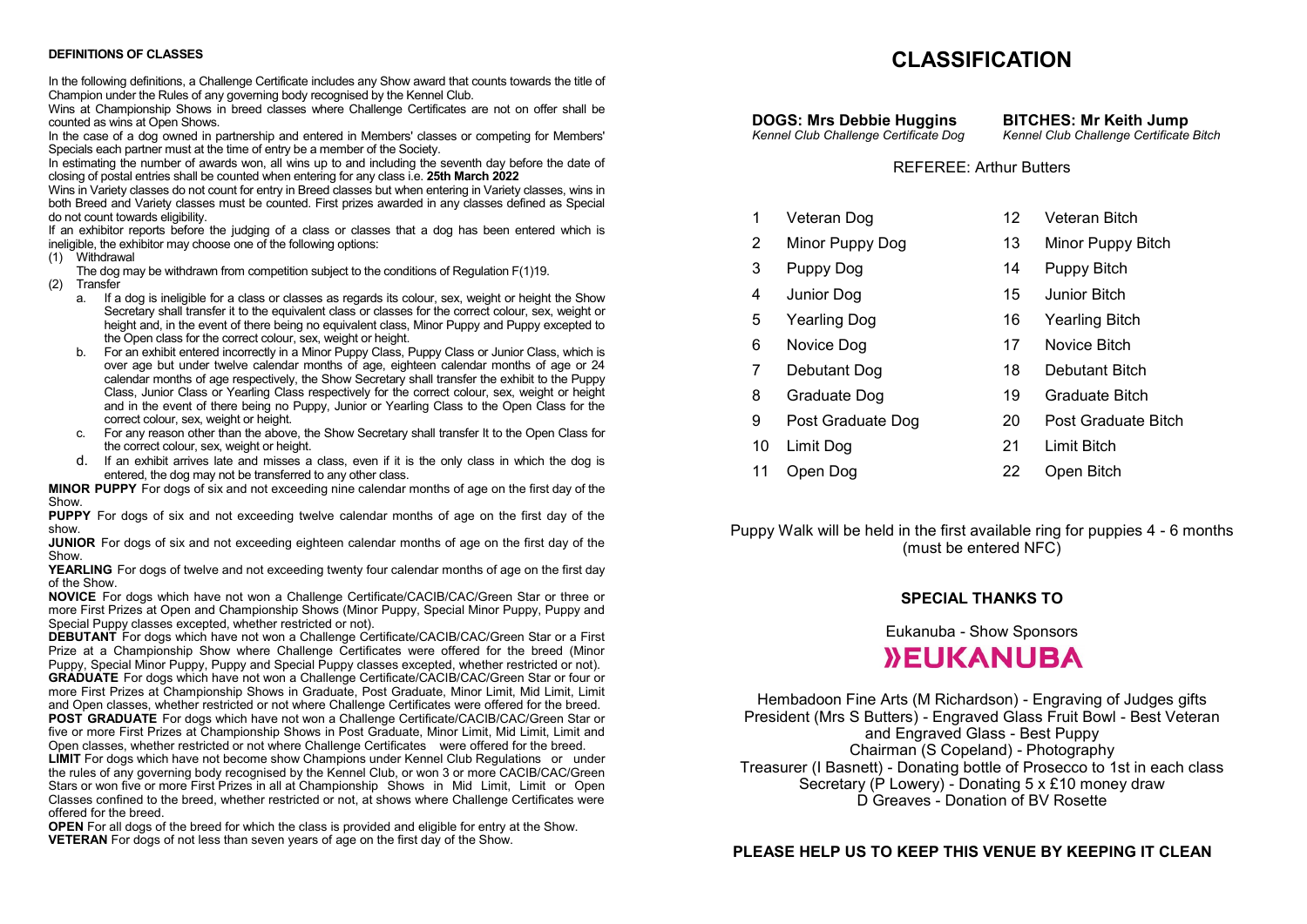

- breeder bags
- Free puppy packs for new puppy owners when you buy EUKANUBA puppy food through the club
- Free home delivery
- A library of informative dog nutrition articles
- News, updates and the latest offers
- Join at www.breeders.eukanuba.co.uk

### **THE ATTENTION OF ALL EXHIBITORS IS DRAWN TO THE KENNEL CLUB REGULATION RE: FOULING WHICH READS**

Any owner or other person in charge of a dog is required to remove as soon as possible any fouling caused by their dog(s) at any Kennel Club Licensed Show within the environs of that event including Car & Caravan Parks and approaches

You are asked to take special care of the Venue Car Park, approaches and exercise areas

### **A clearly marked exercise area will be provided**

**CHILDREN TO BE KEPT UNDER CONTROL AT ALL TIMES**

**PLEASE NOTE THIS IS A COMPLETELY NO SMOKING VENUE INCLUDING THE CAR PARK**

### **RULES AND REGULATIONS**

- 1. The Show will Open at 9.30am
- 2. Dogs will be received at any time but it is the exhibitors responsibility to ensure that exhibits are available for judging when required
- 3. Judging will commence at 10.30am Bitches and 11.00am Dogs (not before the end of MPB)
- 4. Exhibits may be removed from the show after all their judging has been completed, the show will close half an hour after all judging has been completed
- 5. Entry Fees: Members First Entry £13.00 per Dog, Non-Members First Entry £16.00 per Dog, Subsequent Entries same Dog £2.00, Veteran/NFC £2.00 per Dog. On-line entries at www.haveadogday.co.uk
- 6. There is no prize money on offer at this show<br>7 The Committee reserves to itself the right to re
- 7. The Committee reserves to itself the right to refuse entries.<br>8. Puppies under six calendar months of age on the first d
- Puppies under six calendar months of age on the first day of the show are not eligible for exhibition
- 9. The mating of bitches within the precincts of the show are strictly forbidden<br>10 Best Puppy in Show Where a Best Puppy in Show competition is schedule
- Best Puppy in Show Where a Best Puppy in Show competition is scheduled the Best Puppy in Show is a puppy which has competed and is unbeaten by any other puppy exhibited at the same show. A puppy is a dog of six and not exceeding twelve calendar months of age on the first day of the Show. Where the Best in Show is a puppy it may, at the discretion of the judge, be awarded Best Puppy in Show respectively. Where the Reserve Best in Show is a puppy which has only been beaten by an adult dog it may, at the discretion of the judge, be Best Puppy in Show respectively. Consequently, selection of Best Puppy in Show must follow the selection of Best in Show respectively.
- 11. Best in Show Best in Show must be selected from the exhibits declared Best of Sex. If a Reserve Best in Show is to be selected, the eligible dogs are those declared Best Opposite Sex and the Reserve Best of Sex to the exhibit declared Best in Show.
- 12. Exhibits will not be admitted to Best in Show competition after a period of ten minutes has elapsed since the announcement that exhibits are required for judging, unless they have been unavoidably delayed by previous judging not being completed on time, and then only with the special permission of the Show Management.
- 13. Exhibitors must not pick up dogs by their tails and leads when lifting them nor handle a dog in a manner which causes its feet not touch the ground when on the move. This is not acceptable. Exhibitors should note that such practice would constitute harsh handling and reports of such practice will be referred to the Committee under Kennel Club Show Regulation F11.
- 14. All exhibitors must be familiar with Kennel Club Regulation F (Annex B) Regulations for the Preparation of Dogs for Exhibition.
- 15. All dogs resident outside the UK must be issued with a Kennel Club Authority to Compete number before entry to the show/event can be made. All overseas entries without an Authority to Compete number will be returned to the exhibitor/competitor.
- 16. DOGS IN VEHICLES ON HOT DAYS see reverse of Entry Form.
- 17. Anyone whose dog is entered at a Kennel Club licensed event should take all reasonable steps to ensure the needs of their dog(s) are met, and should not put a dog's health and welfare at risk by any action, default, omission or otherwise. Breach of Kennel Club Regulations in this respect may be referred to the Board for disciplinary action under the Kennel Club Rules and Regulations. The use of pinch collars, electronic shock collars, or prong collars, is not permitted at any show licensed by the Kennel Club. This shall apply at the venue or within the precincts of the show.
- 18. Not for Competition entries will be accepted. Details of each dog so entered must be recorded on the entry form and must be Kennel Club registered.
- 19. No modifications will be made to the schedule except by permission of the Board of the Kennel Club, which will be followed by advertisement in the Canine press wherever possible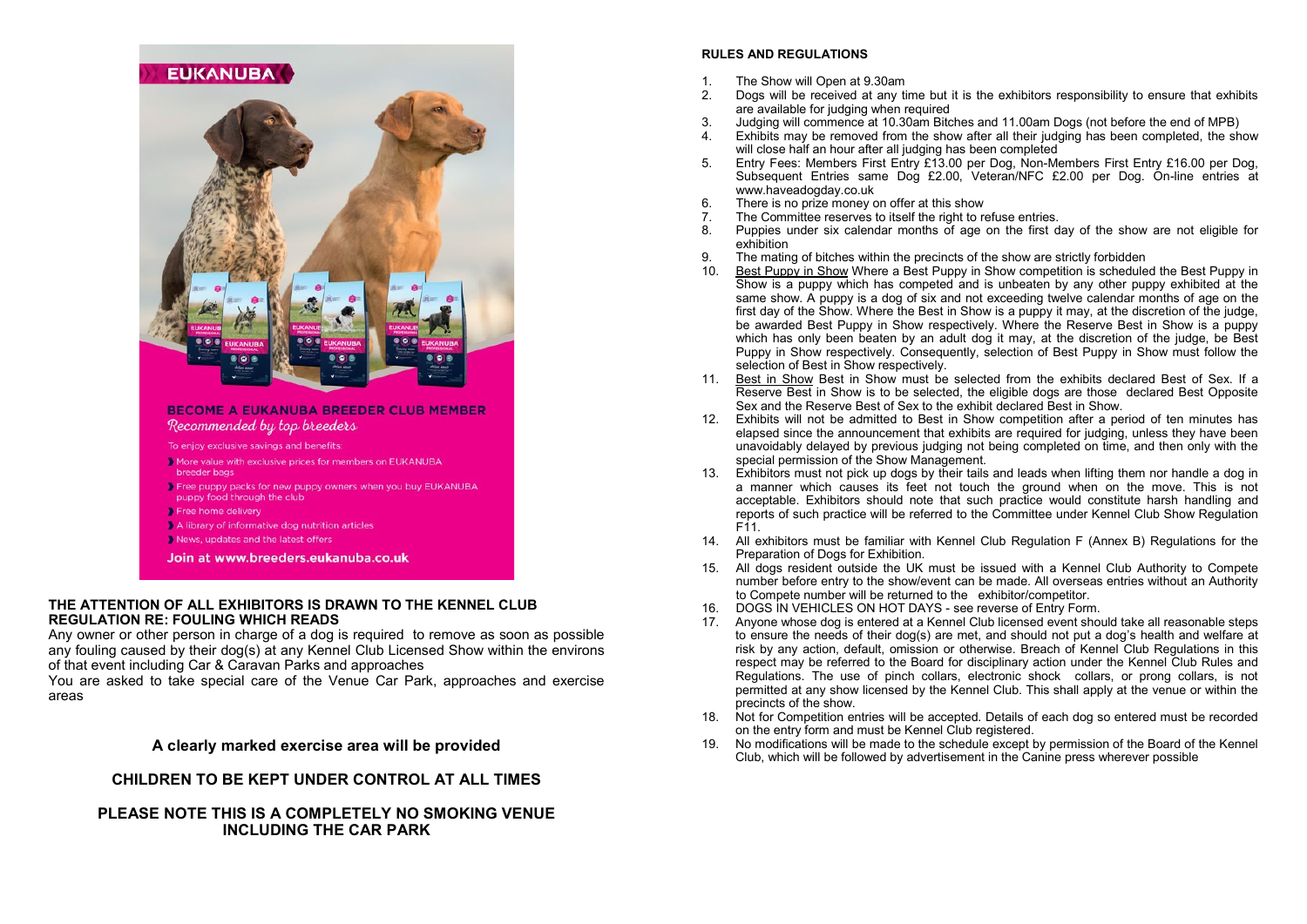### **JEP UPDATE**

### Breed Education Co-ordinator: Vikki Van-Beck W: boxerbreedcouncil.co.uk E: boxers@newlaitheboxers.co.uk

This is a brief guide to the new Levels - please see the Breed Council web-site for more details

When the new 'Find A Judge' is released by the KC you will be able to upload all your own information as ultimately it will be each individual's responsibility to ensure up to date and then the correct judging level will show based on your own information. Please do not hesitate to contact me if you need any further help

### **Level 1 - requirements to meet this level:**

- Minimum of five years proven interest in pedigree dogs
- Attend a requirements of a dog show judge seminar (but not mandatory to take and pass examination)
- Attend a conformation and movement seminar
- Complete a minimum of two full-day stewarding appointments

**Eligibility to judge** Up to three classes (four if one is a puppy class) for any breed at limited or open shows

### **Level 2 - requirements to meet this level First breed:**

- Take and pass requirements of a dog show judge examination
- Pass points of a dog assessment
- Attend a breed appreciation day (BAD) and pass a multiple-choice examination (MCE) for the respective breed
- View ring stewarding seminar and take online quiz
- Complete critique writing seminar and take online quiz

### **Subsequent breeds:**

• Attend a breed appreciation day (BAD) and pass a multiple-choice examination (MCE) for each breed

**Eligibility to judge** Unlimited number of classes for the respective breed at limited, open or championship shows (no CCs)

### **Level 3 - requirements to meet this level**

- Undergo minimum of three mentoring sessions with a minimum of 12 months between first and third session
- Be observed judging a breed club show, breed supported entry show or championship show without CCs
- Complete remaining 10 full-day stewarding appointments (onetime qualification)
- Have owned/bred a minimum of three dogs when they obtained their first entry in The Kennel Club Stud Book – save for exceptional circumstances (one-time qualification for first breed in which a judge awards CCs)
- Have achieved the relevant hands-on experience in line with the stated requirements for the relevant stud book band: Band E 125 dogs
- The following types of events may be used to claim hands-on experience numbers:
- Breed classes at championship shows without CCs
- Dogs judged at KC assessments (max 5)
- Mock/training classes at club shows
- Overseas appointments
- Supported entry shows
- Dogs judged at inter or intra-club single-breed matches
- Special award classes at breed club shows
- Breed classes at open shows
- Dogs judged at single breed dog of the year competitions

**Eligibility to judge** Unlimited number of classes for the respective breed at limited, open or championship shows (no CCs)

### **Level 4 CC judge - requirements to meet this level**

• Attend and passed a breed-specific assessment for the specific breed run by The Kennel Club **Eligibility to judge** Award Challenge Certificates in the respective breed

### **DOGS IN VEHICLES ON HOT DAYS**

Your dog is vulnerable and at risk during hot weather and the Kennel Club offers the following guidance to help guide you through the do's and don'ts travelling to and whilst at KC licensed events.

- When travelling to a show please take a moment to consider whether the route to the show is on a busy holiday route, and leave earlier to avoid increased time in traffic jams.
- If your vehicle is not air-conditioned seriously consider whether travelling to the show is a good idea at all.
- The vehicle should be as fully ventilated as possible, and plenty of stops should be taken, with lots of water available to drink.
- Ensure your dog is not sitting in full sunlight. There should be plenty of free flowing air around the dog.
- When at the show, never leave your dog in the vehicle.
- Keep the dog in the shade take your own shade for example a large umbrella and always have plenty of water available to drink so your dog stays well hydrated.
- Avoid your dog taking part in unnecessary exertion, or from standing in exposed sunlight for extended lengths of time.

Remember, if you feel hot your dog is very likely to feel much hotter and dehydrated, and this could lead to dire results. Please look after your dog's welfare.

### WARNING: IF YOUR DOG IS FOUND TO BE AT RISK FORCIBLE ENTRY TO YOUR VEHICLE MAY BE NECESSARY WITHOUT LIABILITY FOR ANY DAMAGE CAUSED.

Anyone whose dog is entered at a Kennel Club licensed event should take all reasonable steps to ensure the needs of their dog(s) are met, and should not put a dog's health and welfare at risk by any action, default, omission or otherwise.

Breach of Kennel Club Regulations in this respect may be referred to the Board for disciplinary action under Kennel Club Rules and Regulations.

Right to Refuse Entries: Exhibitors/Competitors are reminded that show societies have the right under Kennel Club Regulation to refuse any entry.

### **Your dog is vulnerable and AT RISK if left in a vehicle in high temperatures and even on days considered as slightly warm Please take care of your dog If your dog is found to be at risk forcible entry to your vehicle may be necessary without liability for any damage caused**

### **Use of Electrical Equipment at Shows**

The Kennel Club is becoming increasingly concerned at the amount of electrical equipment being used by exhibitors at shows, including hair dryers and hair straighteners and other grooming devices. Electrical equipment should not be brought to shows unless absolutely necessary. In rare instances where it might be required, it should be PAT tested and permission sought from the secretary of the show before it is used. The Kennel Club has also been informed of recent instances of exhibitors commandeering certain areas of a venue in order to have access to power points so as to use electrical grooming equipment. This is totally unacceptable and particularly unfair on the breeds whose allocated areas have been cramped because of this selfish behaviour.